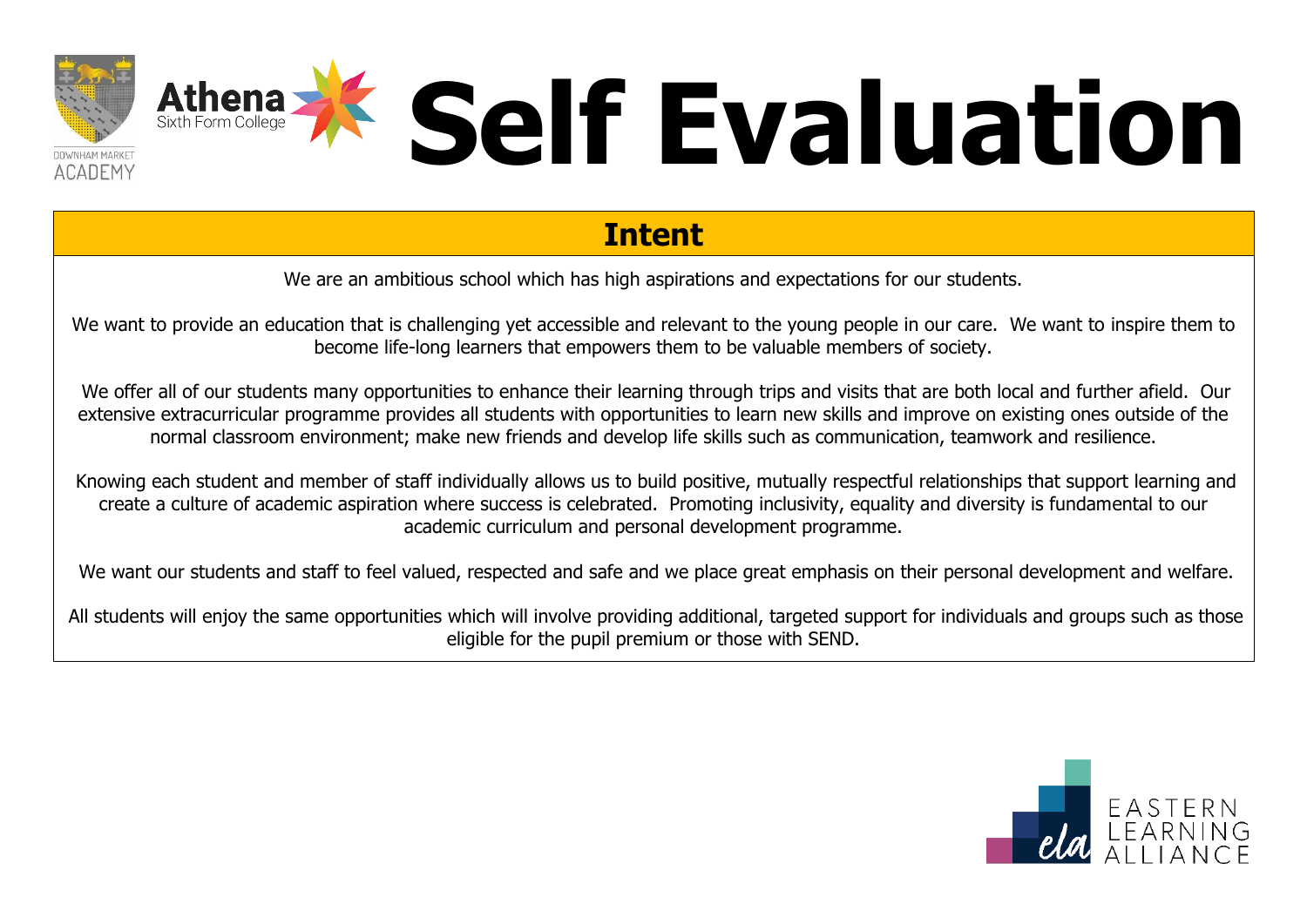### **Historic context**

Downham Market Academy was re-brokered in the summer of 2017 following an inspection by Ofsted in April 2017 where the school was deemed "inadequate" in all areas (other than 16-19 study programmes) with an "overall effectiveness" rating of "inadequate". This followed a journey of several years where the school was supported through various Ofsted inspections that deemed provision "requires improvement".

The school required special measures because it was "failing to give its pupils an acceptable standard of education and the persons responsible for leading, managing or governing the school [were] not demonstrating the capacity to secure the necessary improvement in the school".

At the point of re-brokerage, Downham Market Academy had a financial deficit of £600,000 because of a falling roll.

The Cambridgeshire Educational Trust took over sponsorship of Downham Market Academy in November 2017 and this Trust merged with the Morris Educational Trust in September 2020 to form a new multi-academy trust, the Eastern Learning Alliance.

### **Current context**

Downham Market Academy is a popular school which is full in the 2021 intake for Year 7. Our current number on roll is 1121 including 100 at Athena Sixth Form College. Our catchment is geographically large and mainly rural with students joining us in Year 7 from a large number of primary schools. 25% of students are eligible for pupil premium and 15% have recognised special education needs at "K" or "E" level.

At Downham Market Academy we relish challenges and seek to meet them with creative solutions and forward-thinking ways to improve teaching and learning and the overall experience for our students.

Our staff hope to inspire their own subject passion in their students and to create self-assured and independent young people who can play a full and active part in the community.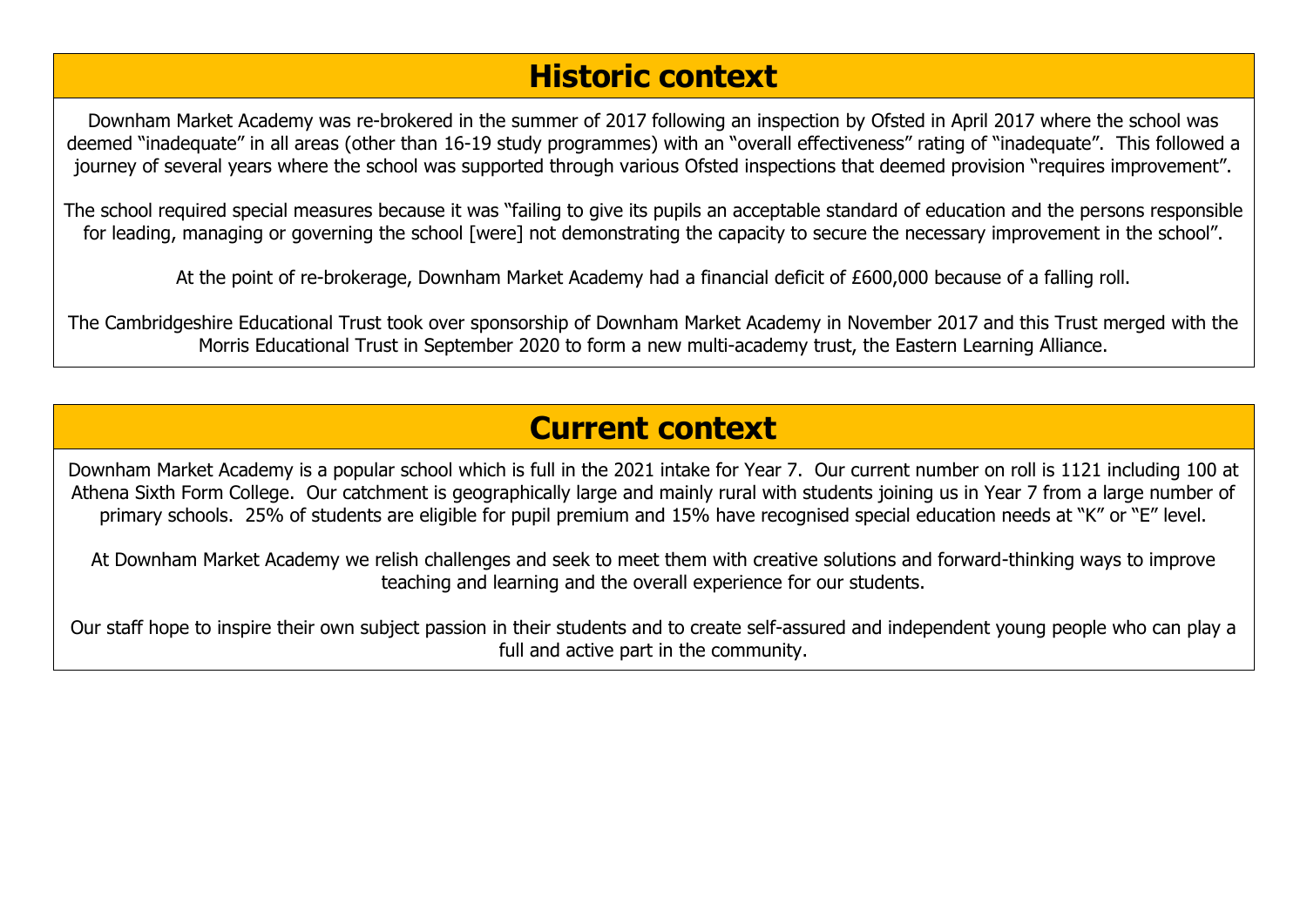## **Overall effectiveness**

Downham Market Academy is a good school.

We are not content with being good and so we are committed to improve rapidly in all areas. We have high aspirations for our students and all staff share the vision to engage our students and the wider community to provide excellent opportunities for both academic progress and personal development.

We work in close collaboration with other schools in the Eastern Learning Alliance to promote creativity amongst our staff and we encourage them to plan lessons that will inspire a generation of young people. Effective quality assurance and monitoring within the school and by the Trust means that leaders know what the school does well and what needs to be prioritised for further improvement.

Evaluation within the school takes place at all levels but starts with individual teachers having a sense of pride in their role and being accountable for the progress and wellbeing of students in their groups. Heads of subject know the strengths and areas for development of individuals in their team and support them to engage with the high-quality CPD opportunities on offer each week. Regular line management meetings hold curriculum leaders to account and ensure open and consistent lines of communication between senior leaders and teaching staff. A strong NQT induction programme has supported a large number of teachers to make a successful start to their teaching careers over the last few years and we seek to build on this under the new Early Career Framework.

Our culture of safeguarding ensures that we are a happy and safe community where individuals are valued and their wellbeing is a priority. We have awards from the Antibullying Alliance as an "All Together" school recognising the improvements in our proactive and reactive antibullying processes and we are working towards the "Rainbow Flag" award to recognise our commitment to promote inclusivity and diversity in the community. Knowing each student individually is fundamental to our intent that all students will achieve their academic potential and that our students and staff can thrive whilst at the school. Student numbers are increasing as we attract and retain more each year and staff retention has drastically improved to allow more stability within the school.

There are a wide range of well-attended extra curricular activities on offer for students that also includes a Trust-wide offer in partnership with other schools in the Eastern Learning Alliance. All students will attend at least one enrichment experience every term where their learning will extend beyond the classroom and the school gates.

### **Covid-19 recovery**

Downham Market Academy continues to offer a full curriculum to all students in the wake of the two national lockdowns that resulted in school closures. All students in KS4 continue to study the full range of courses they opted for and no student has a narrowed curriculum. Our teaching and learning strategy for 2020/21 focused on an accelerated learning approach where key concepts were identified within each subject to address any cumulative dysfluency in learning. We seek to build on this during 2021/22.

Provision during both the first and second lockdown was highly engaging and supported academic progress, personal development and student welfare. During the first lockdown students accessed a blend of live and recorded lessons and this was improved for the lockdown in January 2021 where teachers were able to interact with groups and individuals using the implementation of a whole-school commitment that every student is provided with an iPad. 70% of students were fully engaged in online learning during the Covid-19 lockdown with a further 20% mostly engaged. The remaining 10% were offered bespoke support. A range of extracurricular clubs were facilitated online and all staff shared responsibility for maintaining personal contact with every student to ensure positive wellbeing and mental health. Vulnerable children and those whose parents are key workers were welcomed to onsite provision where they engaged in the same remote learning activities as students at home and also benefited from the social aspects of being in school as well as targeted emotional or academic support as necessary. For those with specific concerns, personalised support programmes were developed to aid the transition to full onsite learning.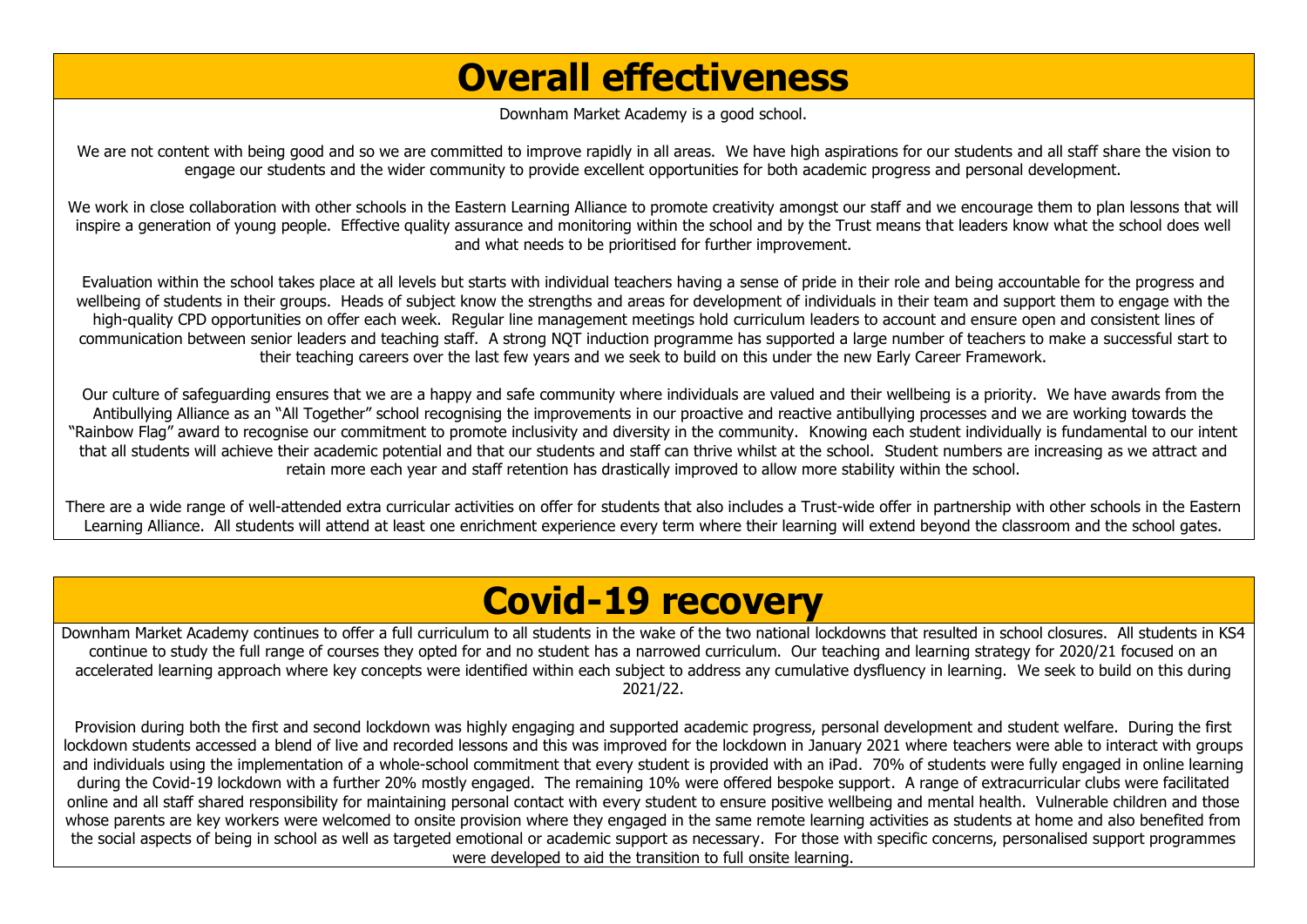# **The quality of education**

|               | Our <b>curriculum</b> will equip students with the cultural capital, knowledge and passion for education that they need to feel |  |  |  |
|---------------|---------------------------------------------------------------------------------------------------------------------------------|--|--|--|
|               | empowered and become great citizens of the world, as well as pursuing their future goals. The curriculum will be broad and      |  |  |  |
| <b>Intent</b> | sequenced by leaders who are subject specialists who own their planning to build on previous learning to develop themes,        |  |  |  |
|               | understanding and mastery of concepts. Disadvantaged students will be identified and known to staff who will provide additional |  |  |  |
|               | support to ensure they have the same opportunities as the rest of the student body.                                             |  |  |  |

- Simple teaching & learning strategy based on research into effective learning
- Students are active in their learning
- Introduction of aspirational culture of learning using FFT5+ potential (target) grades
- Common assessments planned, moderated and validated across the Trust to ensure robustness of data
- Teachers plan for and model work at the highest grade potential in the class and provide scaffolding to support students to reach it
- Accelerated learning groups created for those identified as working below expectations at primary schools
- Targeted support for those that need it included academic or pastoral
- All students have an iPad to enhance learning in the classroom and at home
- Introduction of new subjects: Latin, classical civilisations, ancient history, astronomy



### In 2020/21:

- 75% of Year 7 students with an EHCP were on or above their potential grades in English, Maths or Science
- 100% of Year 8 & 9 students with an EHCP were on or above their potential grades in English, Maths or Science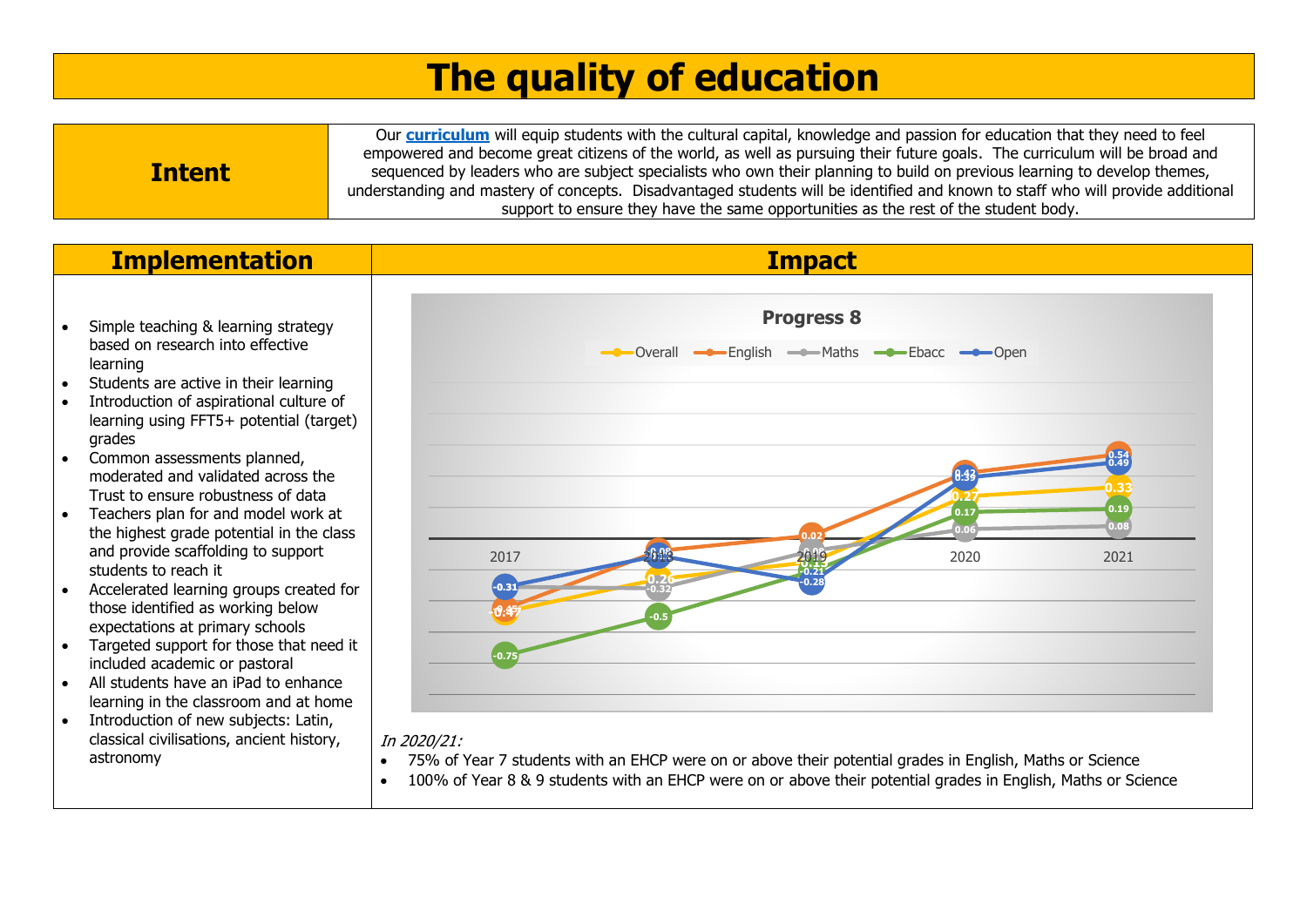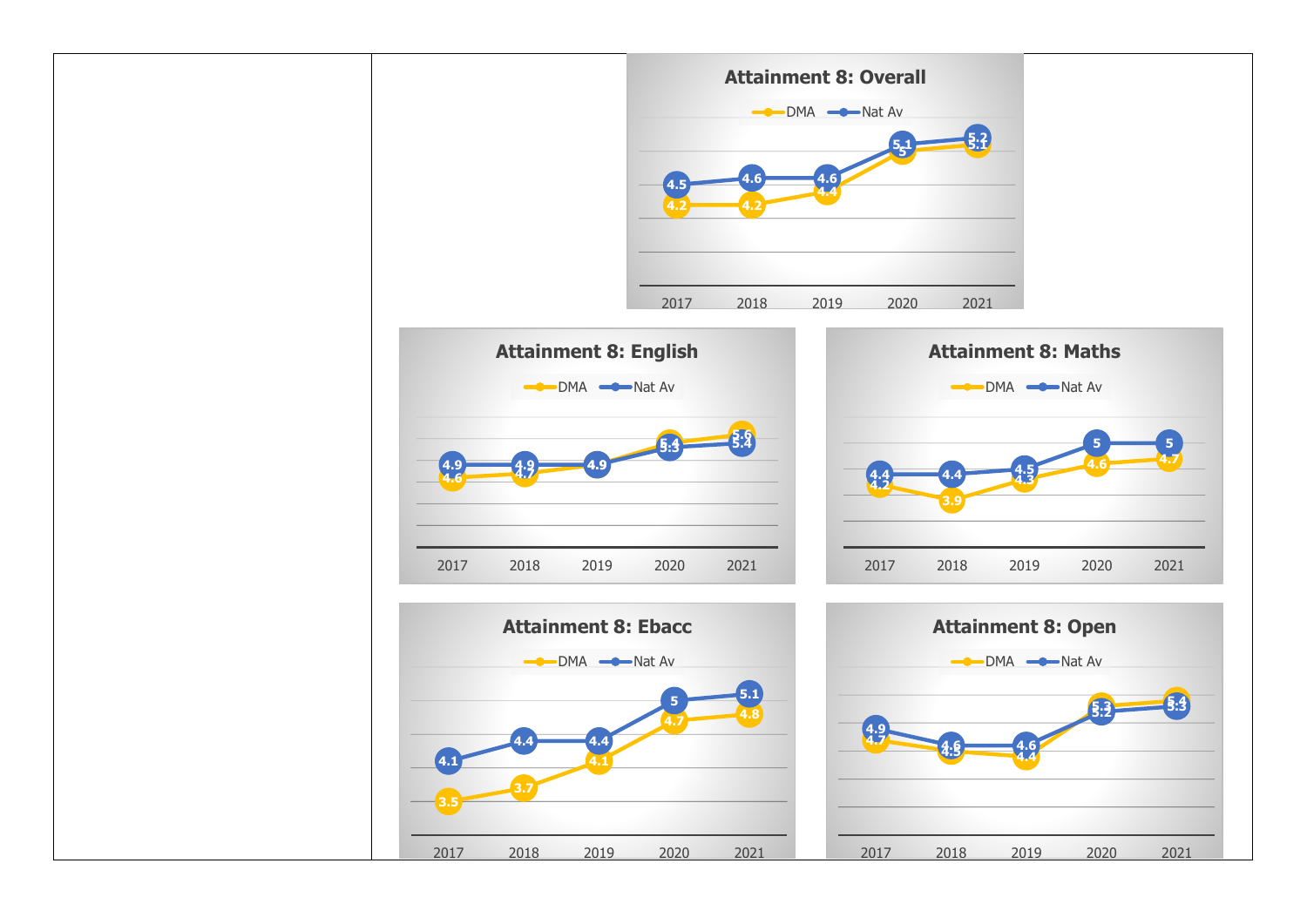





year assessments (2021):

|                    | Year <sub>7</sub>              |      | Year <sub>8</sub>              |      | Year 9         |              |  |
|--------------------|--------------------------------|------|--------------------------------|------|----------------|--------------|--|
|                    | <b>English</b><br><b>Maths</b> |      | <b>English</b><br><b>Maths</b> |      | <b>English</b> | <b>Maths</b> |  |
| All                | 81.2                           | 86   | 90                             | 84.2 | 90.3           | 65.3         |  |
| <b>PP</b>          | 62.9                           | 76.2 | 87.3                           | 76.6 | 82.4           | 52.9         |  |
| <b>Non PP</b>      | 88.7                           | 90.1 | 91.3                           | 87.7 | 93.5           | 70.4         |  |
| <b>SEN E&amp;K</b> | 54.6                           | 55   | 86.9                           | 80.5 | 52.7           | 47.7         |  |
| <b>Non SEN</b>     | 88.8                           | 93.4 | 94.5                           | 91.8 | 94.7           | 73.5         |  |

### From FFT Aspire 2021 result analysis:

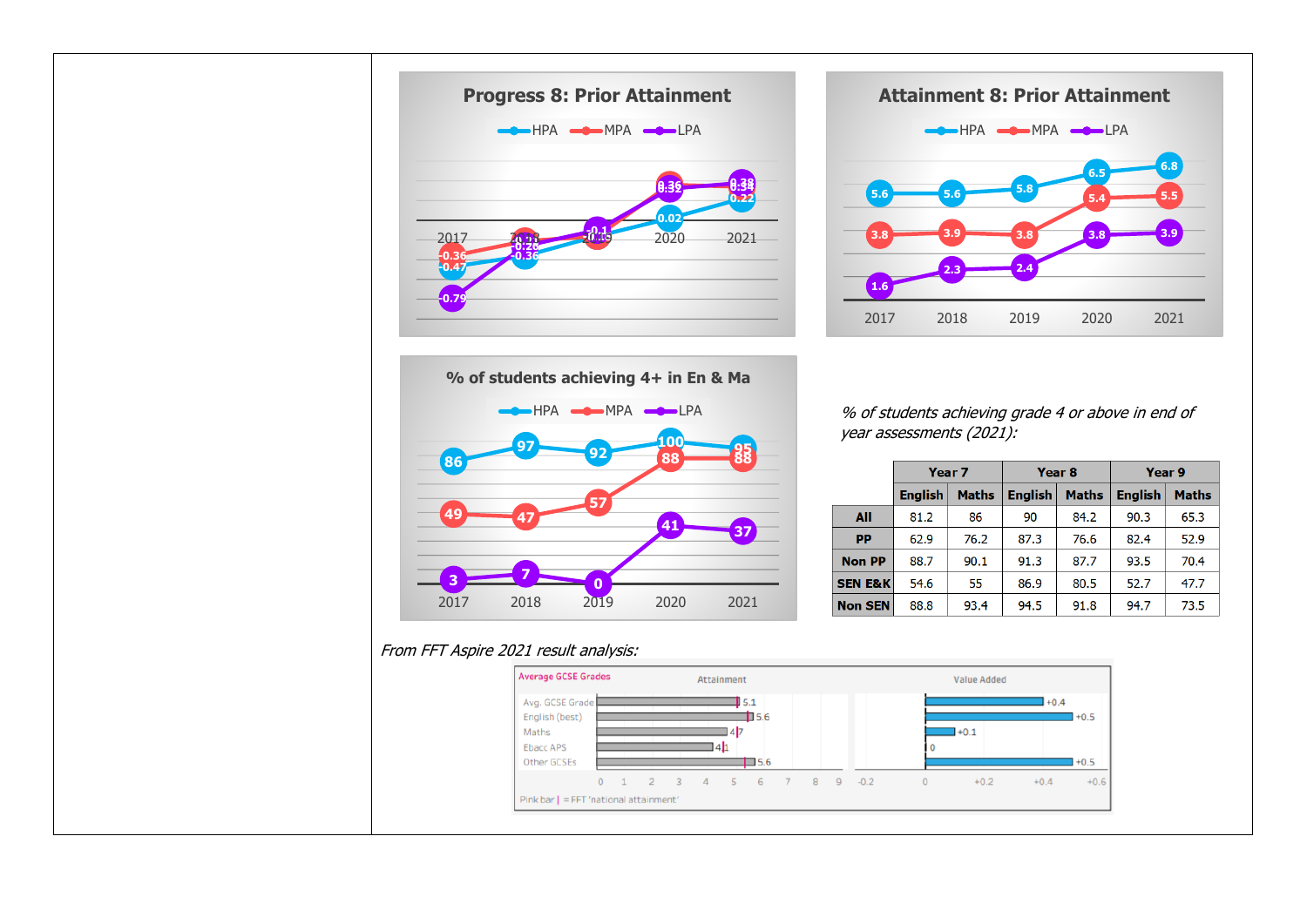- Reading for pleasure at least once a week during personal development time and DEAR events
- Themed reading events throughout the year eg gothic, Christmas book fayre, picnics
- Subject-specific texts read within academic subject areas
- NGRT tests completed and data shared to inform staff or reading ages, appropriate texts and strategies to improve reading
- Targeted individuals in year 7 and 8 as identified in NGRT will be given dedicated time on timetables for Lexia
- A diagnostic report is visible in feedback books enabling students to visibly see progress and the impact of regular reading for pleasure from Accelerated Reader
- Investment in physical books and online library (SORA)



Reading age data from GL assessment showing impact of reading and literacy interventions and better first teaching in the classroom: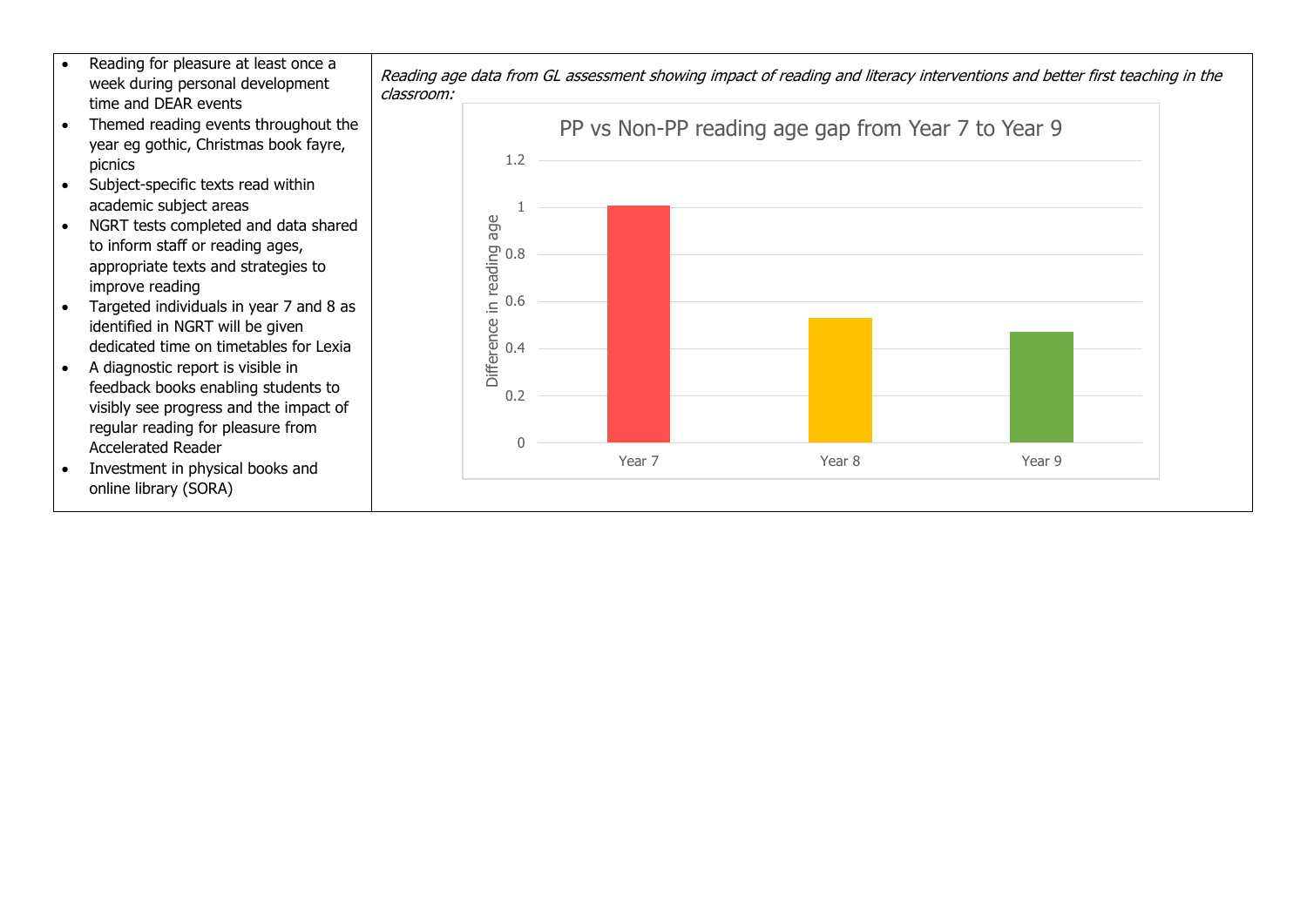# **Leadership & Management**

|               | Leadership will be evident throughout the school with all teachers taking responsibility for the academic progress and personal<br>welfare of students in their lessons; those with TLRs being accountable for improvements within their designated area and the |
|---------------|------------------------------------------------------------------------------------------------------------------------------------------------------------------------------------------------------------------------------------------------------------------|
| <b>Intent</b> | senior team striving for excellence in all areas. Staff wellbeing is paramount and all staff will be supported to progress in their<br>career                                                                                                                    |

|           | <b>Implementation</b>                                                                                                                                                                                                          |                                                      |                                                                                                                                                                                                                                                                                                                                                                                       |                | <b>Impact</b> |         |         |         |                                                                                                                       |
|-----------|--------------------------------------------------------------------------------------------------------------------------------------------------------------------------------------------------------------------------------|------------------------------------------------------|---------------------------------------------------------------------------------------------------------------------------------------------------------------------------------------------------------------------------------------------------------------------------------------------------------------------------------------------------------------------------------------|----------------|---------------|---------|---------|---------|-----------------------------------------------------------------------------------------------------------------------|
| $\bullet$ | Significant financial investment in the<br>buildings and facilities - over £5 million<br>in fours years                                                                                                                        | $\bullet$                                            | A safe, comfortable, inviting and technology-rich environment in which to learn and work                                                                                                                                                                                                                                                                                              |                |               |         |         |         |                                                                                                                       |
|           | Staff wellbeing is paramount:<br>investment in full wellbeing service;<br>negotiation with local businesses for<br>staff discounts; staff discount for gym<br>membership; sports & social activities;<br>"wellbeing Wednesday" | $\bullet$<br>$\bullet$<br>$\bullet$                  | Staff morale is high - 98% of staff said the felt valued and supported at the Academy. 100% of staff felt their line<br>manager was approachable and 98% said that communication was clear with deadlines that supported their wellbeing<br>Staff absence is low (2% in 2020/21), despite ongoing pressures of Covid-19<br>Staff recruitment is good - no vacancies in September 2021 |                |               |         |         |         |                                                                                                                       |
|           | CPD programme that supports all staff:<br>NQTs, established teachers, middle and<br>senior leaders as well as governors<br>Comprehensive support for<br>$\circ$<br><b>ECTs</b><br>Continued additional support<br>$\circ$      | $\bullet$<br>based on quality assurance<br>$\bullet$ | All staff take part in CPD at least once a week that is planned to support the School Improvement Plan and priorities<br>High completion rate of NQTs and improving retention                                                                                                                                                                                                         |                |               |         |         |         |                                                                                                                       |
|           | for recently qualified teachers<br>and new teachers                                                                                                                                                                            |                                                      |                                                                                                                                                                                                                                                                                                                                                                                       | 2017/18        | 2018/19       | 2019/20 | 2020/21 | 2021/22 |                                                                                                                       |
|           | Established ITT training<br>$\circ$<br>programme with University of<br>Buckingham, University of East                                                                                                                          |                                                      | <b>NQTs / ECTs</b>                                                                                                                                                                                                                                                                                                                                                                    | 6              | 6             | 8       | 22      | 11      |                                                                                                                       |
|           | Anglia, University of Cambridge<br>& CTSN                                                                                                                                                                                      |                                                      | % pass                                                                                                                                                                                                                                                                                                                                                                                | 83%            | 100%          | 100%    | 100%    |         |                                                                                                                       |
|           | Trust programme for aspiring<br>$\circ$<br>senior leaders and governors                                                                                                                                                        |                                                      | <b>Retained</b>                                                                                                                                                                                                                                                                                                                                                                       | 50%            | 67%           | 63%     | 86%     |         |                                                                                                                       |
|           | Professional coaching for staff<br>$\circ$<br>undertaking qualification such<br>as NPQH                                                                                                                                        |                                                      | <b>ITTs</b>                                                                                                                                                                                                                                                                                                                                                                           | $\overline{2}$ | 3             | 5       | 5       | 5       |                                                                                                                       |
| $\bullet$ | External partners lead on CPD<br>$\circ$<br>Leaders collaborate with counterparts<br>at schools within the Trust on planning<br>and quality assurance                                                                          | $\bullet$                                            | and all of these are now permanent members of staff                                                                                                                                                                                                                                                                                                                                   |                |               |         |         |         | 88% of trainees supported through University of Buckingham route to QTS status have successfully completed the course |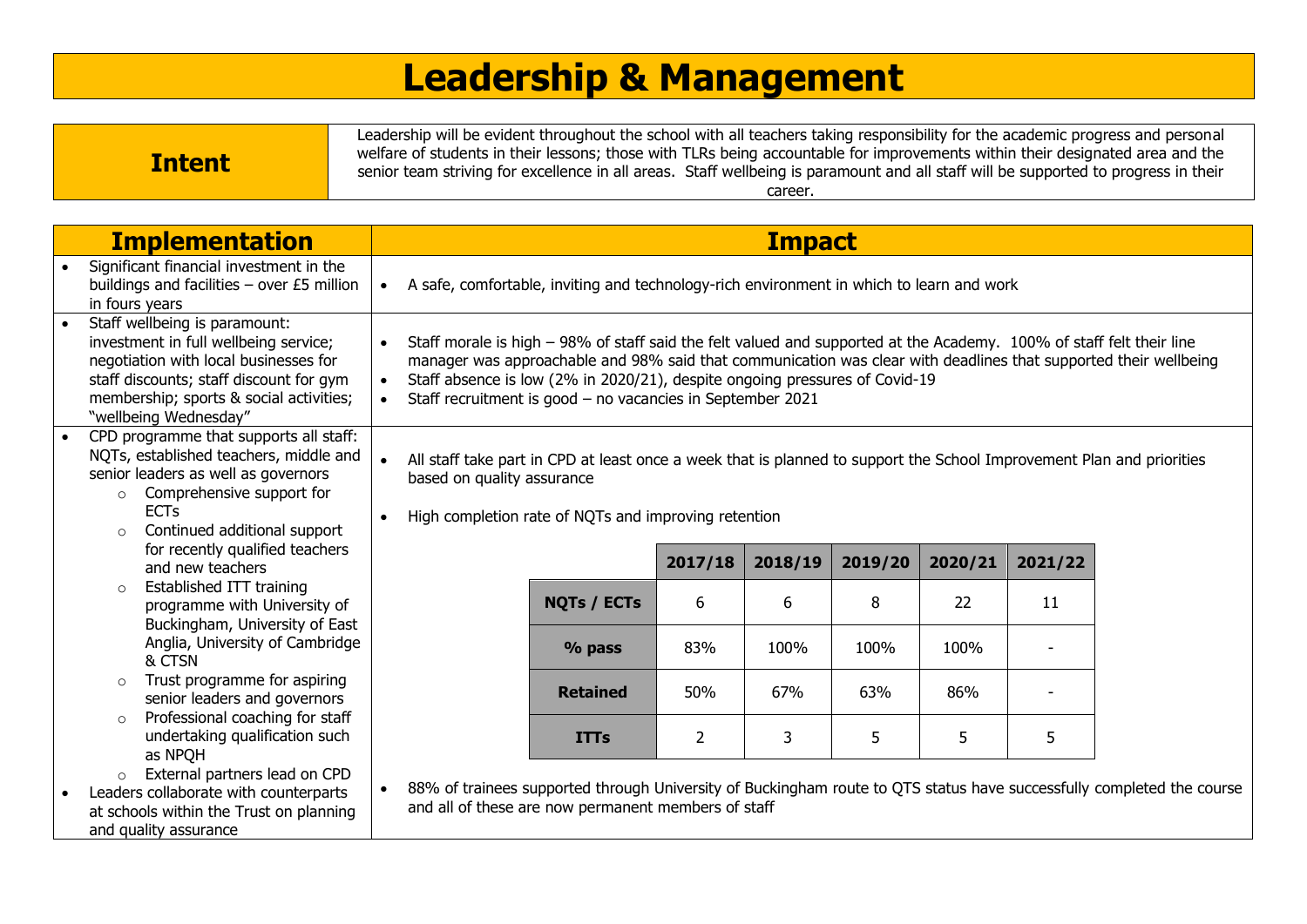• Research and collaboration within the





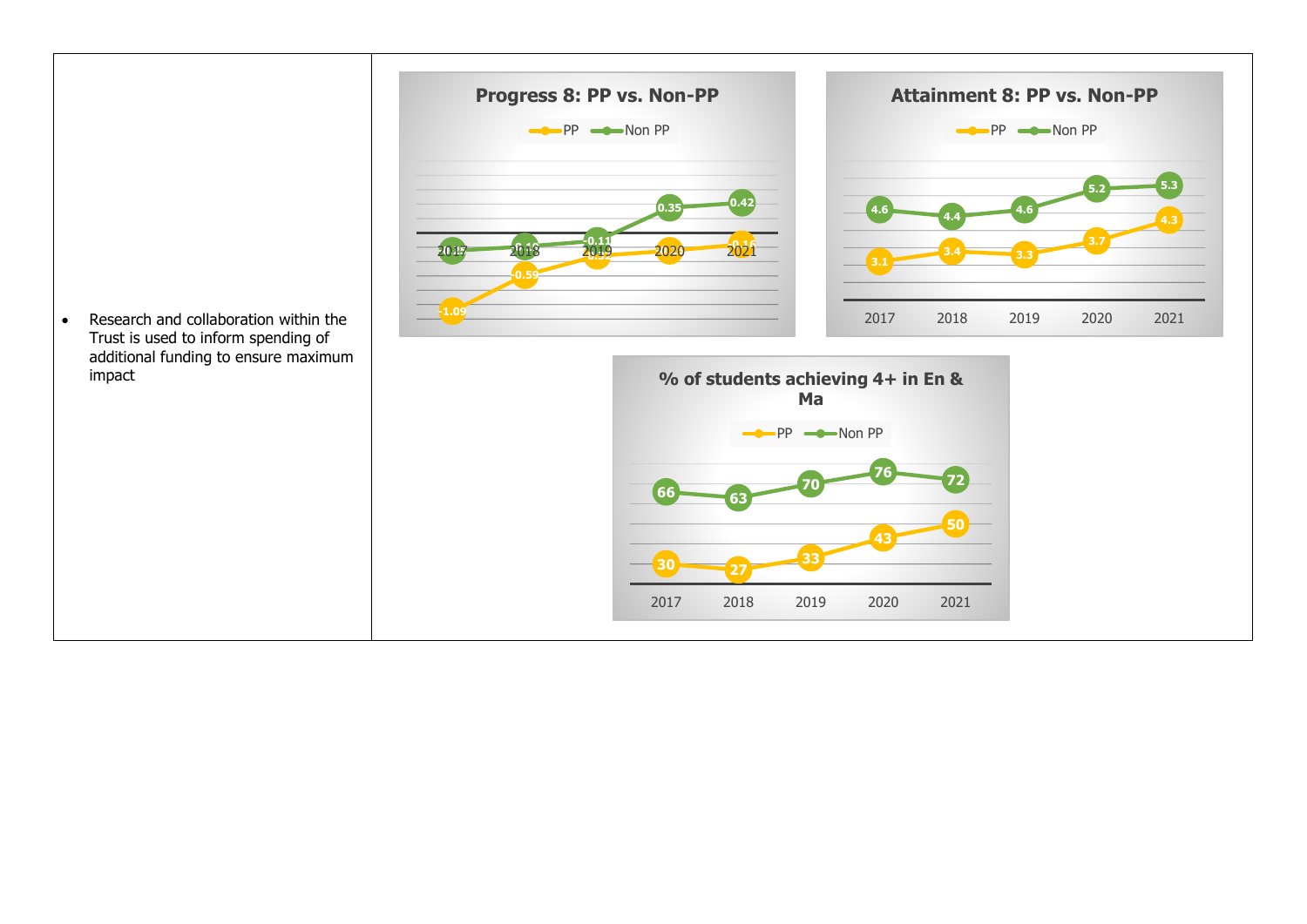## **Personal Development, Behaviour & Welfare**

|               | All students will feel safe in school and they will feel confident to report any concerns for their own welfare or that of their peers. A<br>culture of safeguarding will be promoted where diversity is celebrated and equality is embraced. Where students or families need<br>additional support, safeguarding staff will provide appropriate advice or intervention. There will be a zero tolerance approach to<br>peer on peer abuse and all staff, students and parents will understand what this is and how we deal with it.                                     |
|---------------|-------------------------------------------------------------------------------------------------------------------------------------------------------------------------------------------------------------------------------------------------------------------------------------------------------------------------------------------------------------------------------------------------------------------------------------------------------------------------------------------------------------------------------------------------------------------------|
|               | Attendance will be at least 96% for all students with timely challenge and support where this expectation is not met.                                                                                                                                                                                                                                                                                                                                                                                                                                                   |
| <b>Intent</b> | Behaviour for learning in lessons will be excellent and clear and consistent expectations will be modelled by staff who are<br>empowered to challenge any disruption to learning. Behaviour outside of lessons will be exemplary, both during social times inside<br>school and outside of school in the local community. Positive behaviours will be recognised and reinforced by a whole-school<br>rewards policy. For students who need additional support with their behaviour, targeted interventions will be arranged to allow for<br>reflection and improvement. |
|               | In PSHE and RSE students will learn life skills and the knowledge and understanding of the real world to become respectful<br>members of a community that they contribute to positively. All students will make informed decisions on next steps in their<br>education and beyond based on thorough and effective careers advice. All students will engage in extracurricular clubs and<br>experience learning outside the classroom and attend trips to complement courses or develop life skills.                                                                     |

| <b>Implementation</b>                                                                                                                                                                                                                                                                                                                                            | <b>Impact</b>                                                                                                                                                                                                                                                                                                                                                                                                                                                                                                                                                                                                                                                                                                                                                                                                                                                                                                                                                                                                  |
|------------------------------------------------------------------------------------------------------------------------------------------------------------------------------------------------------------------------------------------------------------------------------------------------------------------------------------------------------------------|----------------------------------------------------------------------------------------------------------------------------------------------------------------------------------------------------------------------------------------------------------------------------------------------------------------------------------------------------------------------------------------------------------------------------------------------------------------------------------------------------------------------------------------------------------------------------------------------------------------------------------------------------------------------------------------------------------------------------------------------------------------------------------------------------------------------------------------------------------------------------------------------------------------------------------------------------------------------------------------------------------------|
| Audit of antibullying process<br>Regular safeguarding training for all<br>staff<br>Collaboration with local partner<br>$\bullet$<br>agencies to support students and/or<br>their families<br>Working towards Rainbow Flag Award<br>$\bullet$<br>(due for completion January 2022)<br>Introduction of Trust "5R framework"<br>$\bullet$<br>for peer on peer abuse | Antibullying Alliance "All Together School" gold & silver awards achieved<br>$\bullet$<br>All reported cases of bullying in 2020/21 were resolved and the victims remain positive about the outcome<br>All staff are confident in their responsibility to safeguard children and provide support for wellbeing<br>Pride club formed with 100% of students identifying as LGBTQ+ feeling supported<br>Student survey in July 2021:<br>100% of students know how to access support should they need it<br>$\bullet$<br>95% of students feel that DMA supports them with wellbeing<br>$\bullet$<br>95% of students feel safe at school<br>Parent / carer survey in July 2021:<br>92% of parents said their child was happy at DMA<br>$\bullet$<br>93% of parents said their child felt safe at DMA<br>$\bullet$<br>98% of parents feel that DMA supports student wellbeing<br>86% of parents said they believed DMA makes sure students are well-behaved<br>82% of parents said that DMA dealt well with bullying |
|                                                                                                                                                                                                                                                                                                                                                                  | 86% of parents would recommend DMA to another parent/carer                                                                                                                                                                                                                                                                                                                                                                                                                                                                                                                                                                                                                                                                                                                                                                                                                                                                                                                                                     |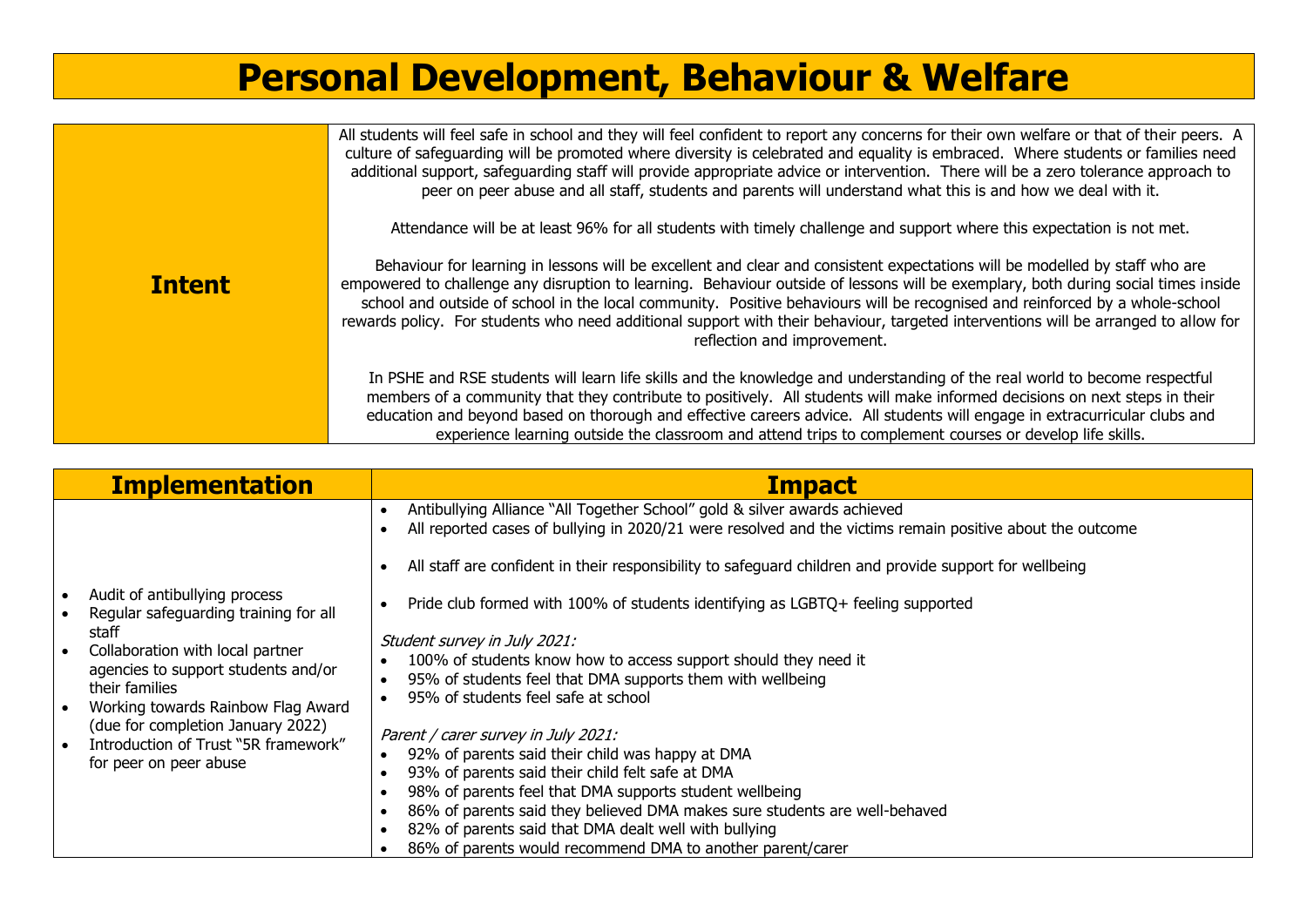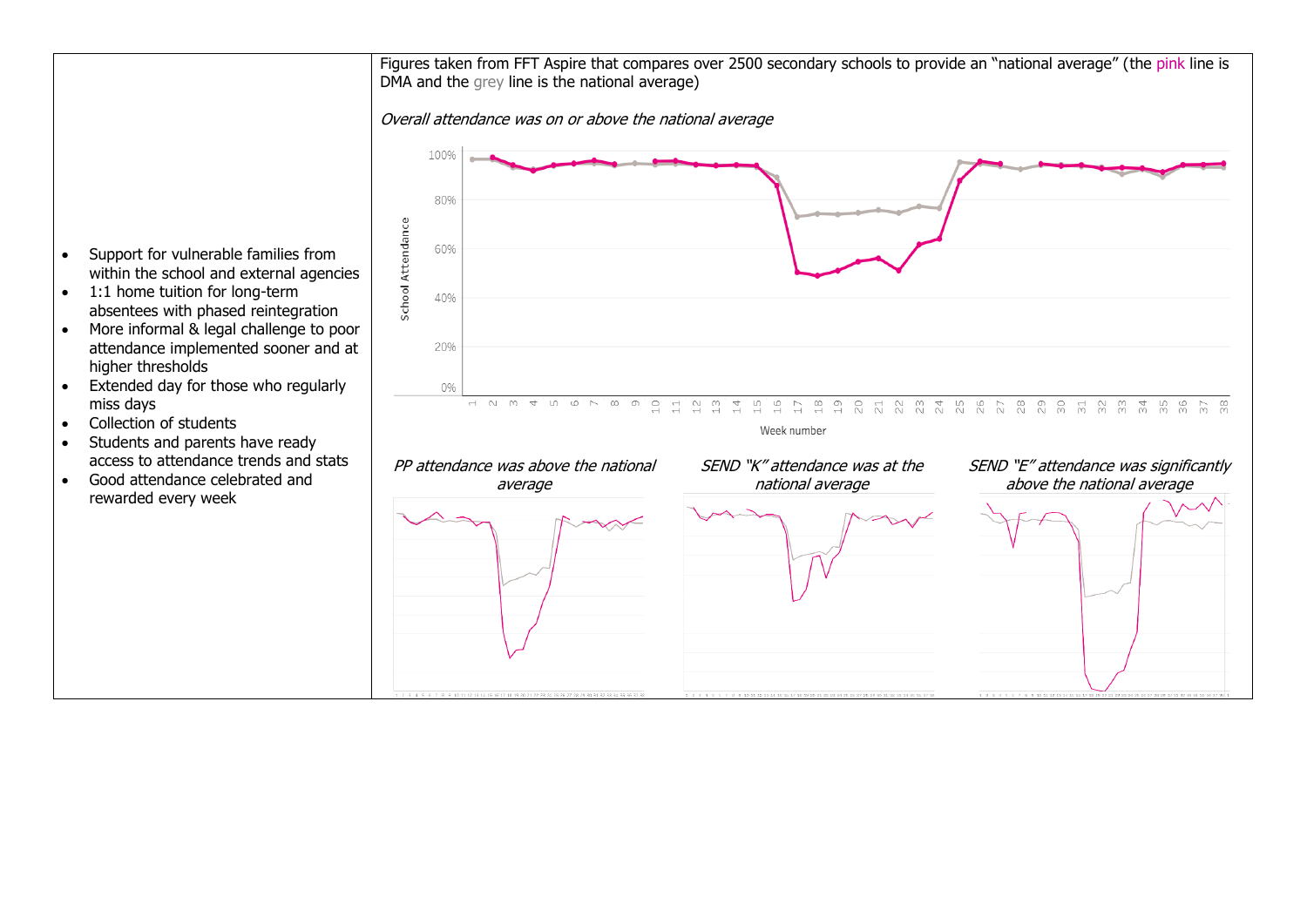|           | New behaviour policy implemented in                                                                                                        |                                                                                                                                                                                                                                                                                                                                                                                                                                                                                                                                                                                                                                                                                                                                                                                                                                                                                                                                                                                                                                                                                                                                                                                                                                                                           |                                                 |                     |                     |                     |                    |  |
|-----------|--------------------------------------------------------------------------------------------------------------------------------------------|---------------------------------------------------------------------------------------------------------------------------------------------------------------------------------------------------------------------------------------------------------------------------------------------------------------------------------------------------------------------------------------------------------------------------------------------------------------------------------------------------------------------------------------------------------------------------------------------------------------------------------------------------------------------------------------------------------------------------------------------------------------------------------------------------------------------------------------------------------------------------------------------------------------------------------------------------------------------------------------------------------------------------------------------------------------------------------------------------------------------------------------------------------------------------------------------------------------------------------------------------------------------------|-------------------------------------------------|---------------------|---------------------|---------------------|--------------------|--|
| $\bullet$ | 2017 that is consistently applied<br>Proactive behaviour improvement                                                                       |                                                                                                                                                                                                                                                                                                                                                                                                                                                                                                                                                                                                                                                                                                                                                                                                                                                                                                                                                                                                                                                                                                                                                                                                                                                                           | <b>Measure</b>                                  | 2017/18             | 2018/19             | 2019/20             | 2020/21            |  |
|           | interventions in school and with<br>external partner agencies, particularly                                                                |                                                                                                                                                                                                                                                                                                                                                                                                                                                                                                                                                                                                                                                                                                                                                                                                                                                                                                                                                                                                                                                                                                                                                                                                                                                                           | Permanent exclusions rate<br>(National average) | 1.21%<br>$(0.10\%)$ | 0.62%<br>$(0.10\%)$ | 0.19%<br>$(0.06\%)$ | 0.39%<br>$(\cdot)$ |  |
|           | for the most vulnerable and<br>disadvantaged students<br>Alternative provision on site for those                                           |                                                                                                                                                                                                                                                                                                                                                                                                                                                                                                                                                                                                                                                                                                                                                                                                                                                                                                                                                                                                                                                                                                                                                                                                                                                                           | Fixed term exclusion rate<br>(National average) | 12.53%<br>(10.13%)  | 15.15%<br>(10.75%)  | 9.71%<br>$(7.43\%)$ |                    |  |
|           | students exhibiting most challenging<br>behaviour allows for continued<br>academic education and dedicated 1:1                             |                                                                                                                                                                                                                                                                                                                                                                                                                                                                                                                                                                                                                                                                                                                                                                                                                                                                                                                                                                                                                                                                                                                                                                                                                                                                           | <b>Measure</b>                                  |                     | Sept to Dec 2020    |                     | Jan to July 2021   |  |
| $\bullet$ | support for behavioural needs<br>Safer schools police officer supporting                                                                   |                                                                                                                                                                                                                                                                                                                                                                                                                                                                                                                                                                                                                                                                                                                                                                                                                                                                                                                                                                                                                                                                                                                                                                                                                                                                           | Fixed term exclusion rate (all students)        |                     | 9.25%               |                     | 1.57%              |  |
| $\bullet$ | the most vulnerable<br>CPD for staff to ensure effective<br>support & challenge for students,                                              |                                                                                                                                                                                                                                                                                                                                                                                                                                                                                                                                                                                                                                                                                                                                                                                                                                                                                                                                                                                                                                                                                                                                                                                                                                                                           | Fixed term exclusion rate (PP only)             |                     | 10.94%              |                     | 1.89%              |  |
|           | particularly those with SEND                                                                                                               |                                                                                                                                                                                                                                                                                                                                                                                                                                                                                                                                                                                                                                                                                                                                                                                                                                                                                                                                                                                                                                                                                                                                                                                                                                                                           |                                                 |                     |                     |                     |                    |  |
|           | Use of Gatsby 8 benchmarks to<br>improve careers provision                                                                                 | Gatsby benchmark completion:<br>1. 82%: Stable programme (7 year plan using compass tool to monitor progress)<br>2.<br>100%: Learning from career market (engage with Future First)<br>90%: Addressing needs of individuals (aspirational events for disadvantaged students; SEND students supported to make positive<br>3.<br>choices & gain experience of provision at next stage)<br>100%: Link learning to careers (Careers Champions in each department to embed context in lessons)<br>4.<br>100%: Encounters with employers (links with local and other businesses to support subject-specific intervention and advice)<br>5.<br>87%: Experiences of workplaces (excursions and visitors)<br>6.<br>7.<br>87%: Encounters with further & higher education (Brilliant Club; Insight Programme; visits to post-16 and post-18 centres)<br>100%: Personal guidance (1:1 meetings before Pathways process in Year 9; impartial advice provided to all Year 11 students &<br>8.<br>families; structured support to prepare Year 13 students for university or career applications)<br>100% of students with an EHCP entered further education in 2020<br>$\bullet$<br>4% increase in students remaining in full time education to 92.5% post-16 (above regional average) |                                                 |                     |                     |                     |                    |  |
|           | All subjects offer every student at least<br>one opportunity to learn outside the<br>school each year<br>Varied extra-curricular provision | In 2019/20, 75% of students experience at least one trip from school; 71% of PP students and 72% of SEND students<br>100% of students will experience a school trip in 2021/22<br>$\bullet$<br>38 clubs on offer each week<br>40% of students regularly attend extracurricular clubs with PP and SEND student proportions being representative of the<br>$\bullet$<br>cohort<br>DofE programme offered at Bronze, Silver & Gold levels: all year 10 students currently working towards bronze award<br>$\bullet$<br>92% of students are happy in school                                                                                                                                                                                                                                                                                                                                                                                                                                                                                                                                                                                                                                                                                                                   |                                                 |                     |                     |                     |                    |  |
| $\bullet$ | Late buses introduced at cost to DMA<br>to allow more students to access clubs<br>Inclusive student leadership team                        |                                                                                                                                                                                                                                                                                                                                                                                                                                                                                                                                                                                                                                                                                                                                                                                                                                                                                                                                                                                                                                                                                                                                                                                                                                                                           |                                                 |                     |                     |                     |                    |  |
|           | elected through democratic process<br>Investment in the school canteen and<br>social time facilities                                       |                                                                                                                                                                                                                                                                                                                                                                                                                                                                                                                                                                                                                                                                                                                                                                                                                                                                                                                                                                                                                                                                                                                                                                                                                                                                           |                                                 |                     |                     |                     |                    |  |